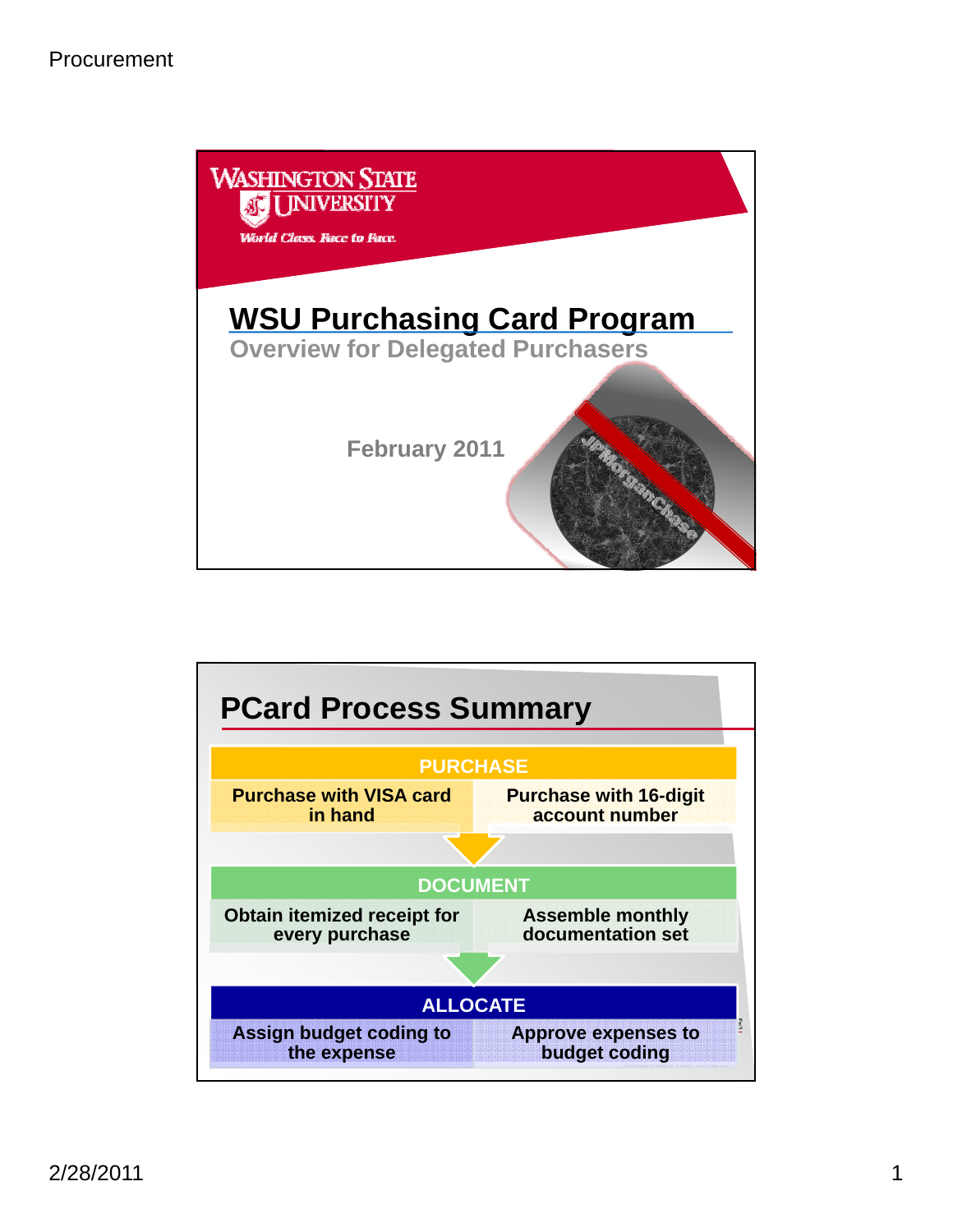|            | Proper card usage is described in WSU Business Policies<br>and Procedures 70.08 Purchasing Cards.                 |
|------------|-------------------------------------------------------------------------------------------------------------------|
|            | Purchasing cards are issued to individual employees who<br>are accountable for every purchase made with the card. |
|            | Policy 70.08 allows delegated use of the card if certain<br>procedures are followed.                              |
| reviewers. | Purchasing card charges receive the scrutiny of several                                                           |

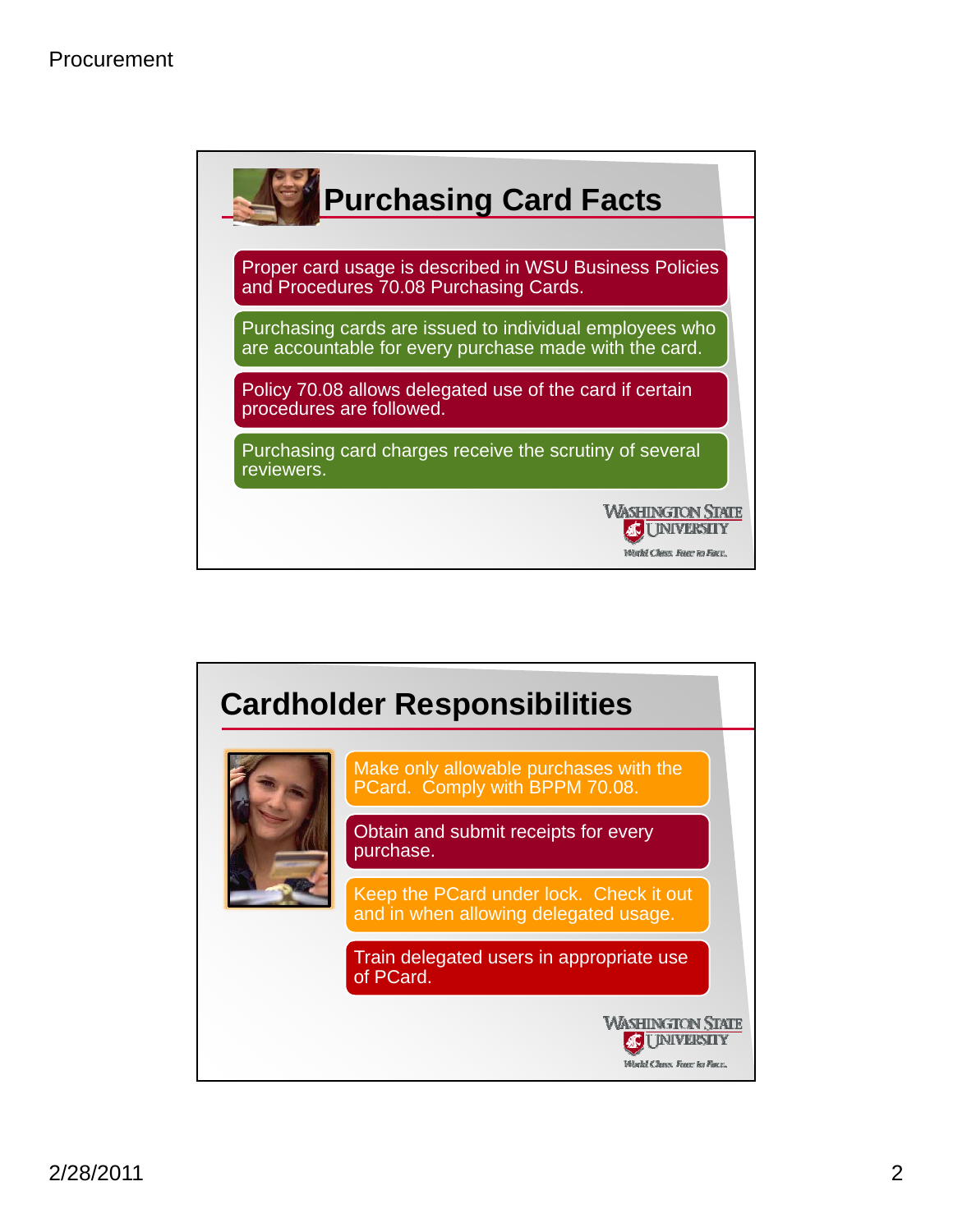

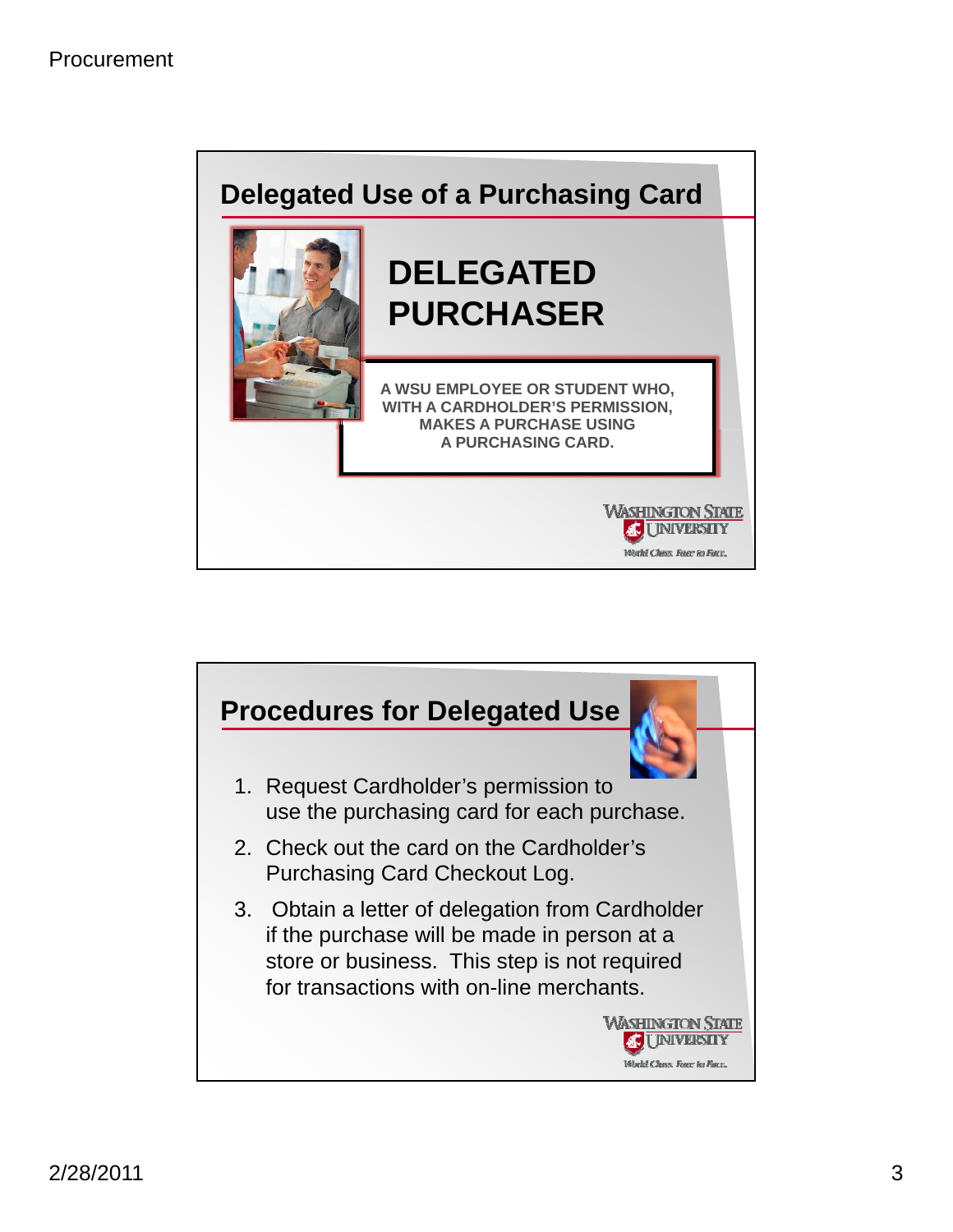

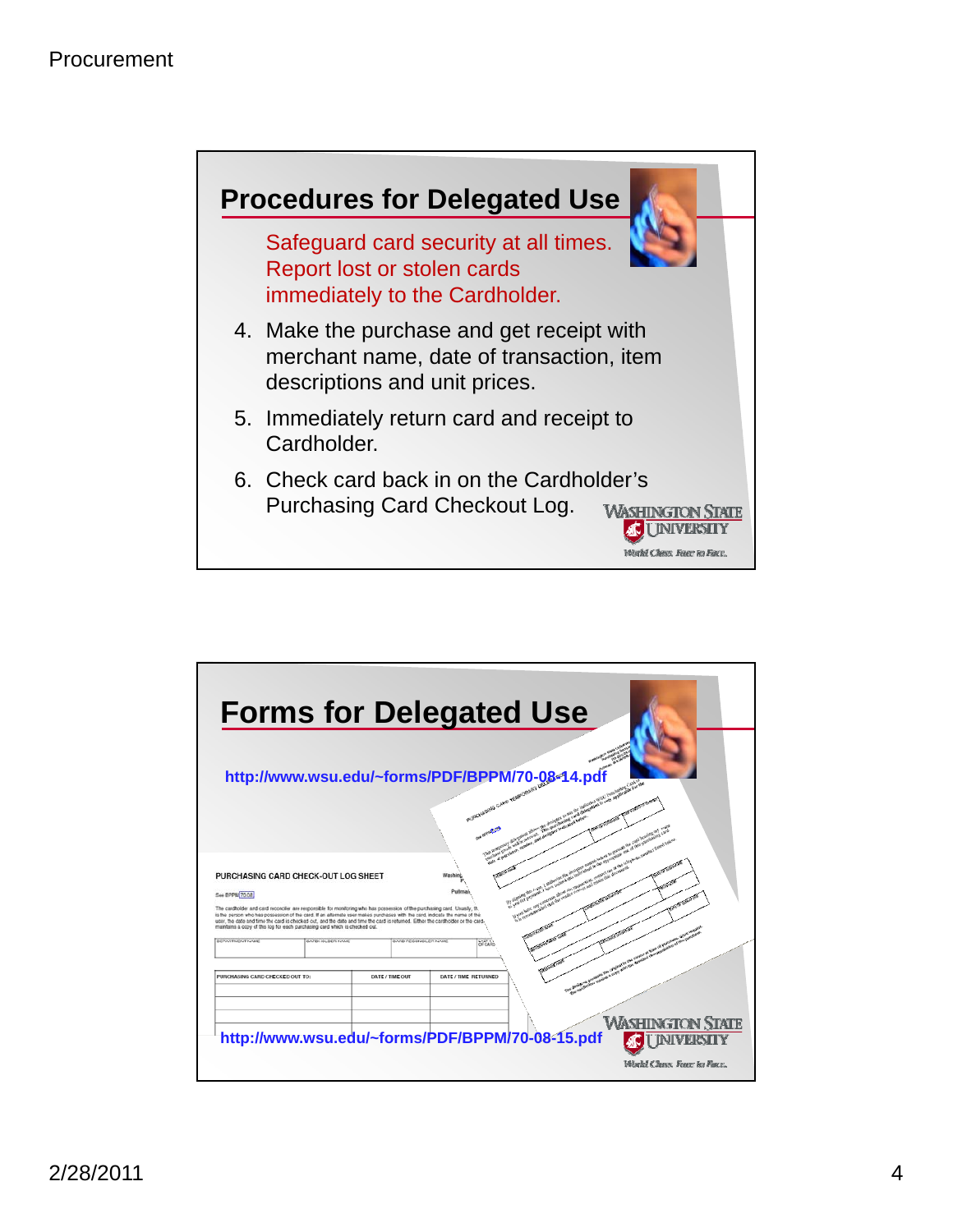

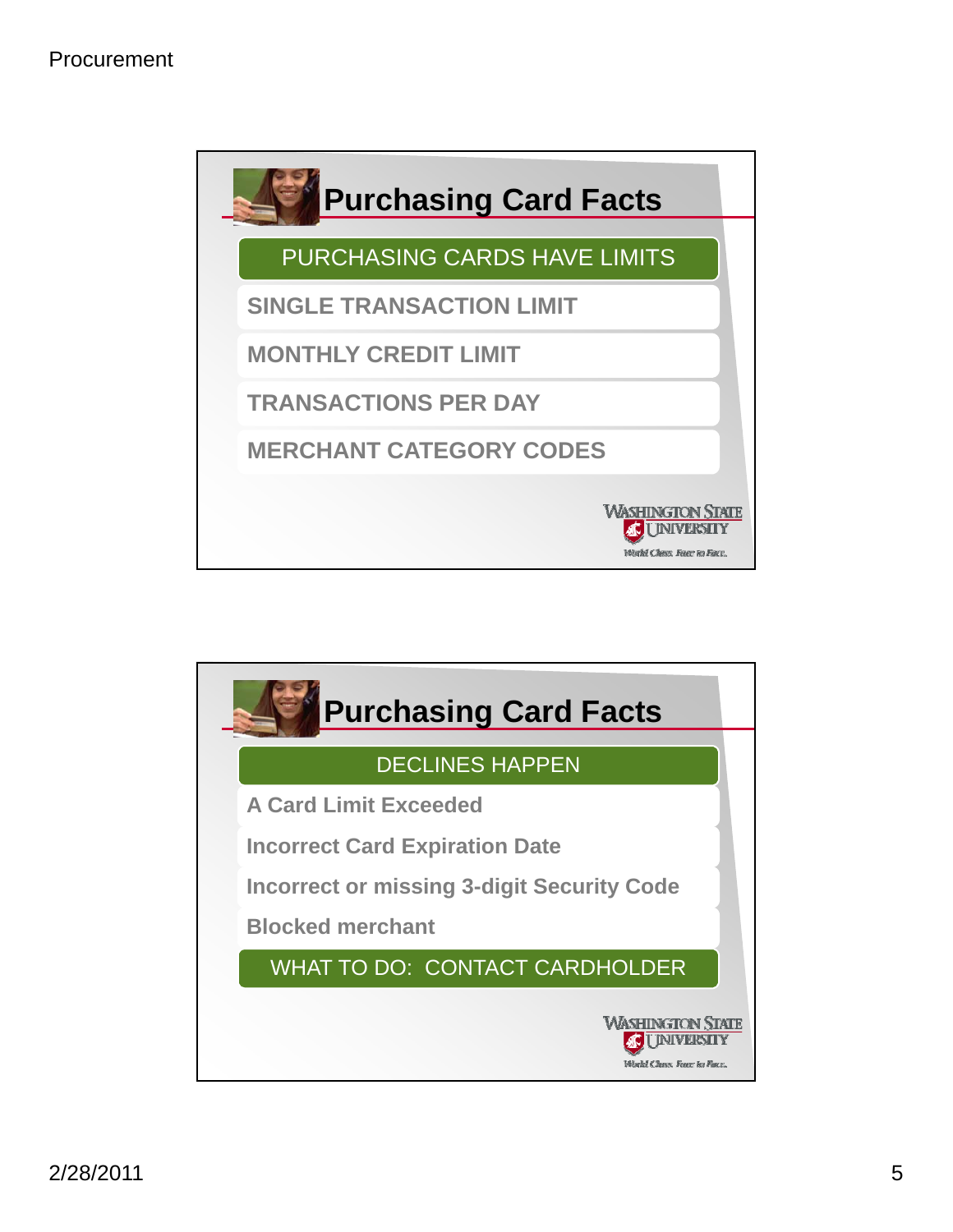

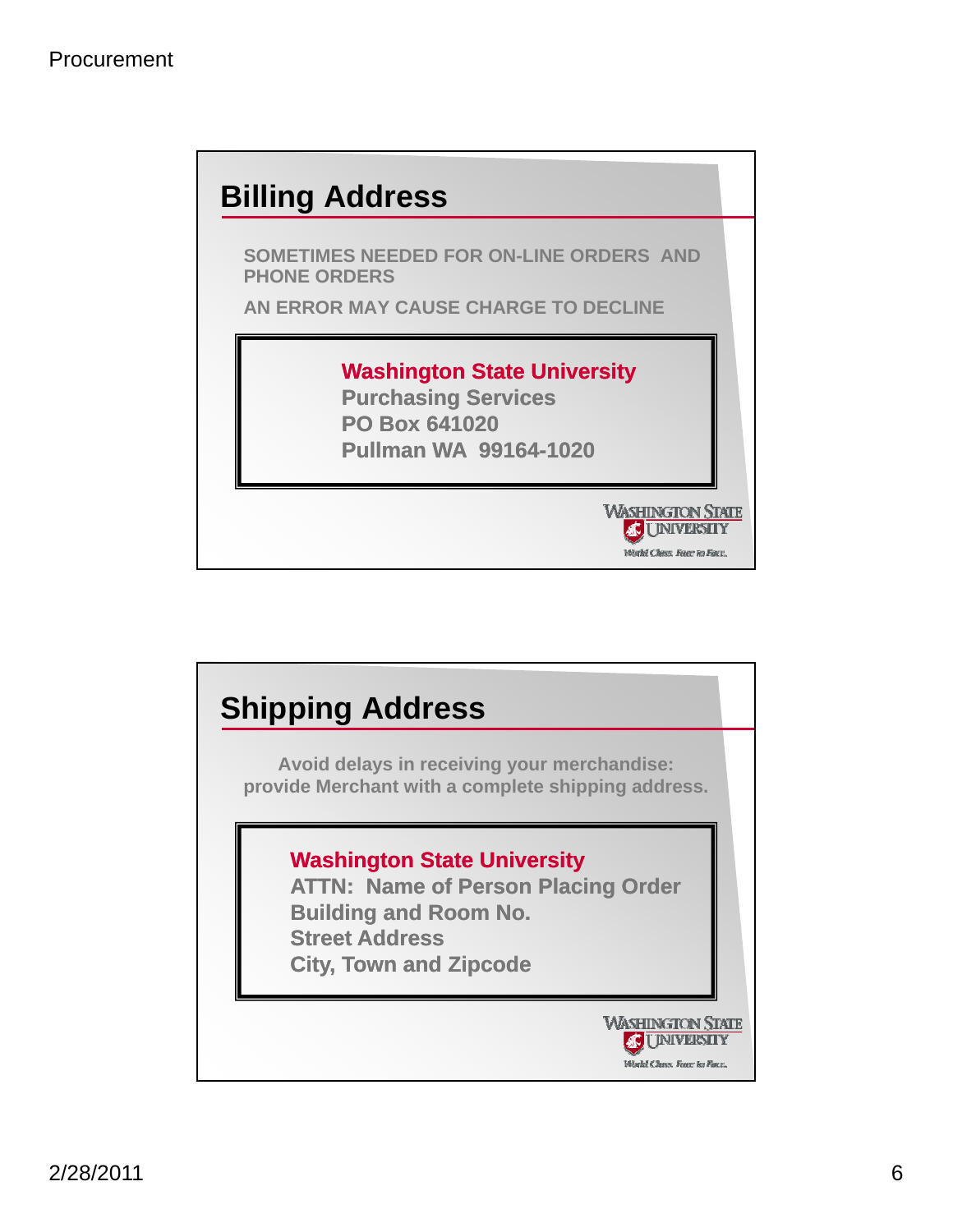

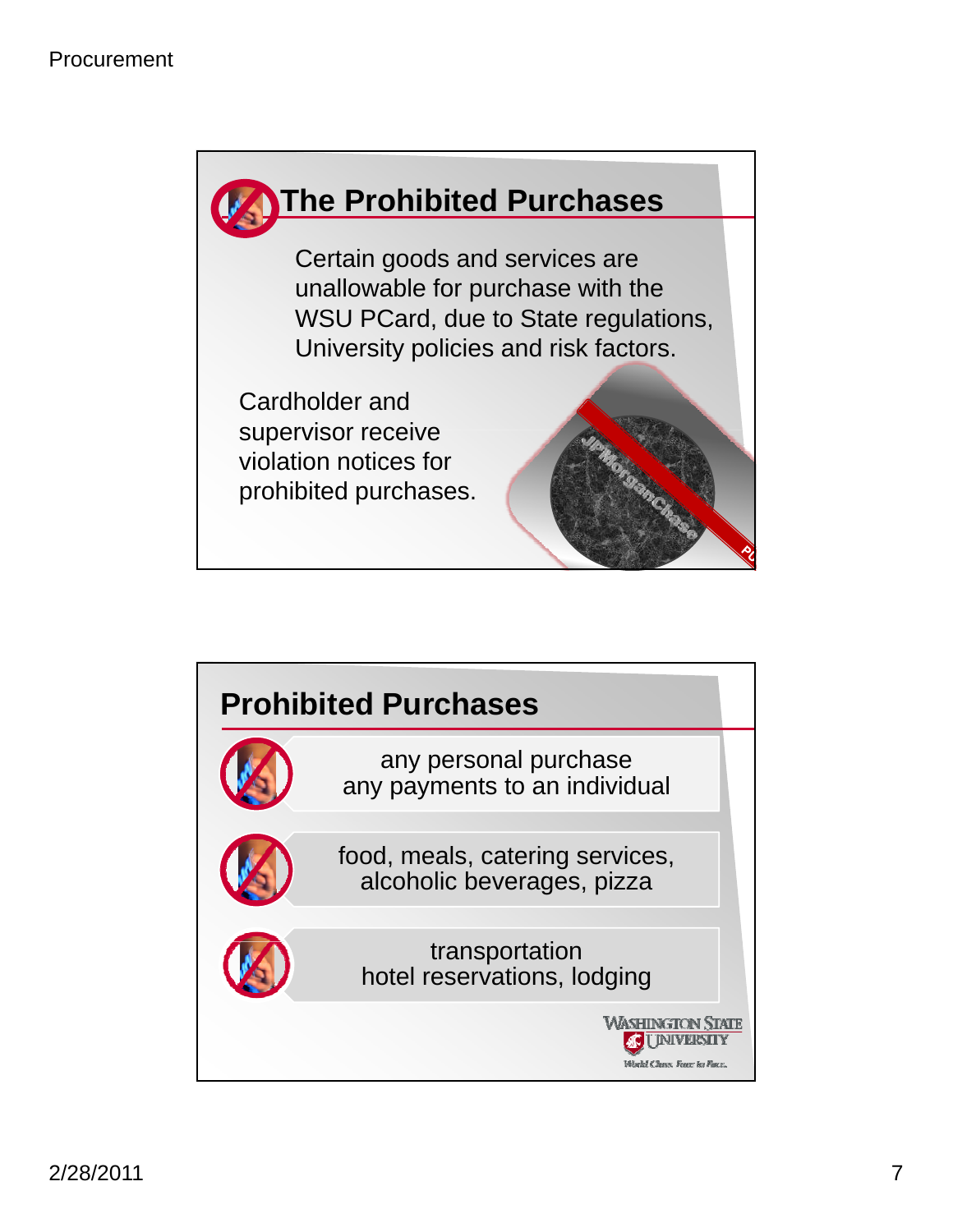

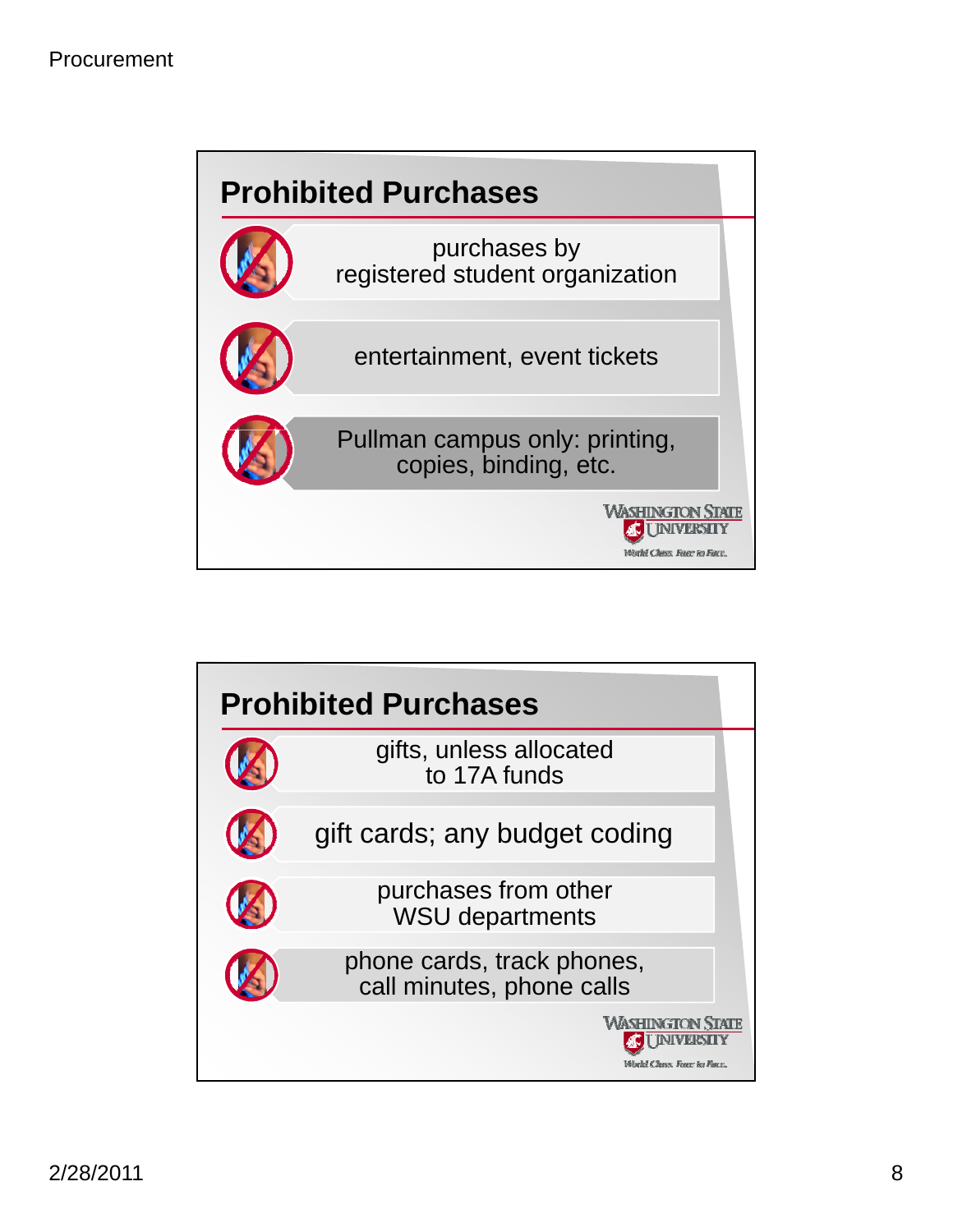

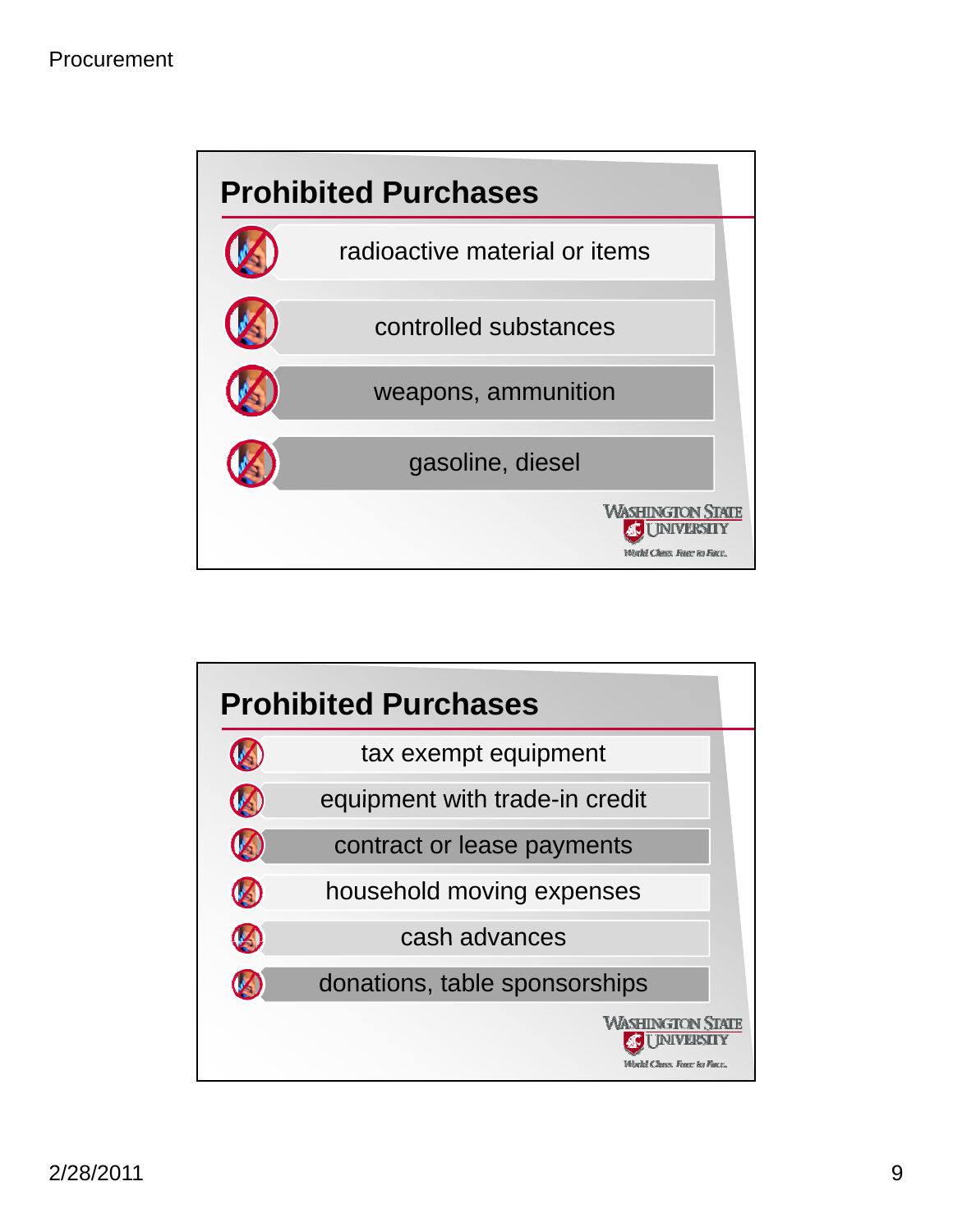

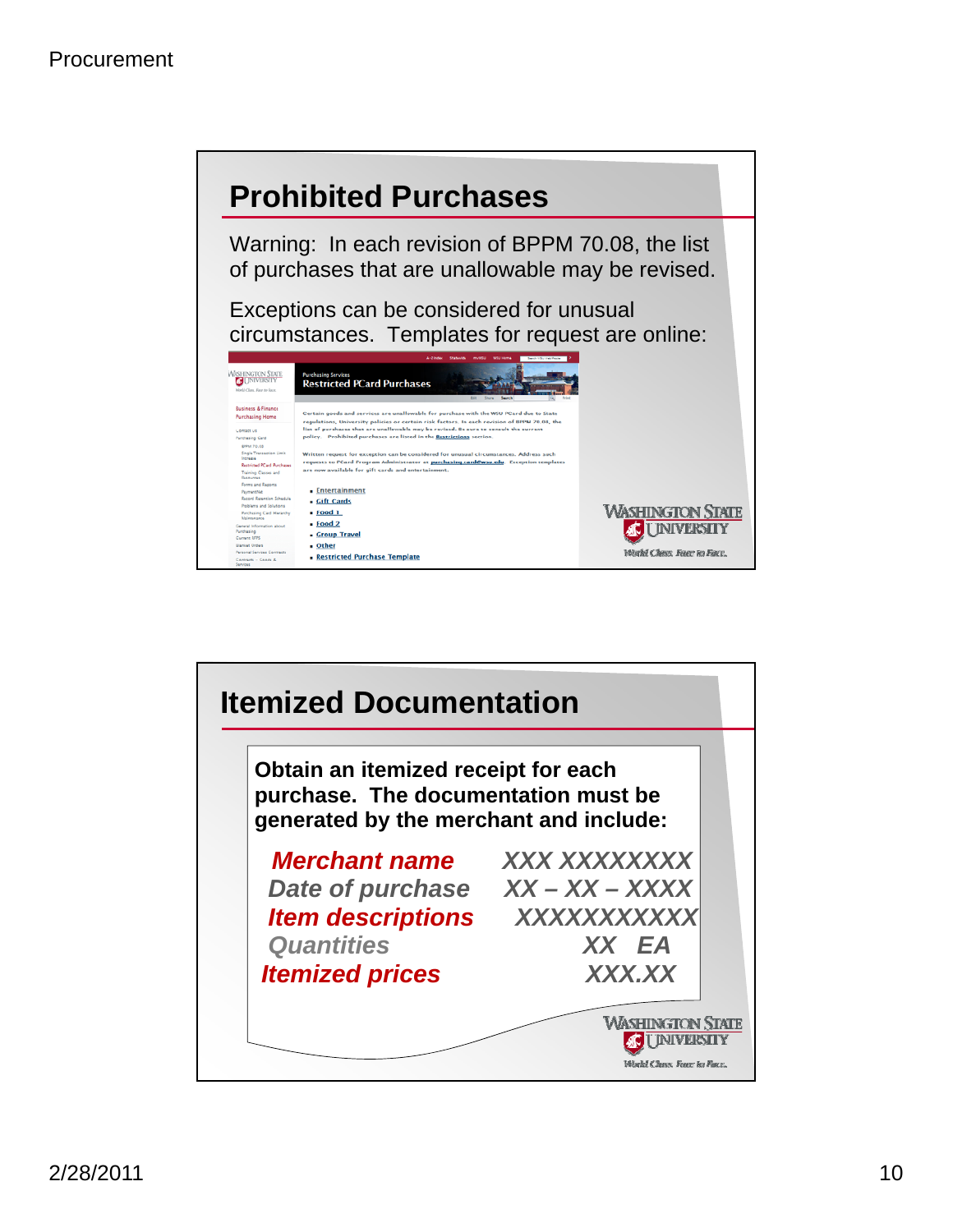

| <b>Many Controls Prevent Misuse</b>                                       |  |                                                         |  |                                                                             |  |  |
|---------------------------------------------------------------------------|--|---------------------------------------------------------|--|-----------------------------------------------------------------------------|--|--|
| Email notices to<br>two employees<br>when charge<br>posts                 |  | Receipts<br>examined by<br>reconciler                   |  | Reconciler<br>reviews online<br>transaction                                 |  |  |
| <b>Accounts Payable</b><br>reviews reconciler<br>work before<br>expensing |  | Program<br>Administration<br>staff run adhoc<br>reports |  | Department official<br>approves monthly<br>reports and<br>documentation     |  |  |
| Internal auditors<br>sample and review                                    |  | Documentation is<br>retained 6-7 years                  |  | Electronic records<br>retained in the<br><b>Financial Data</b><br>Warehouse |  |  |